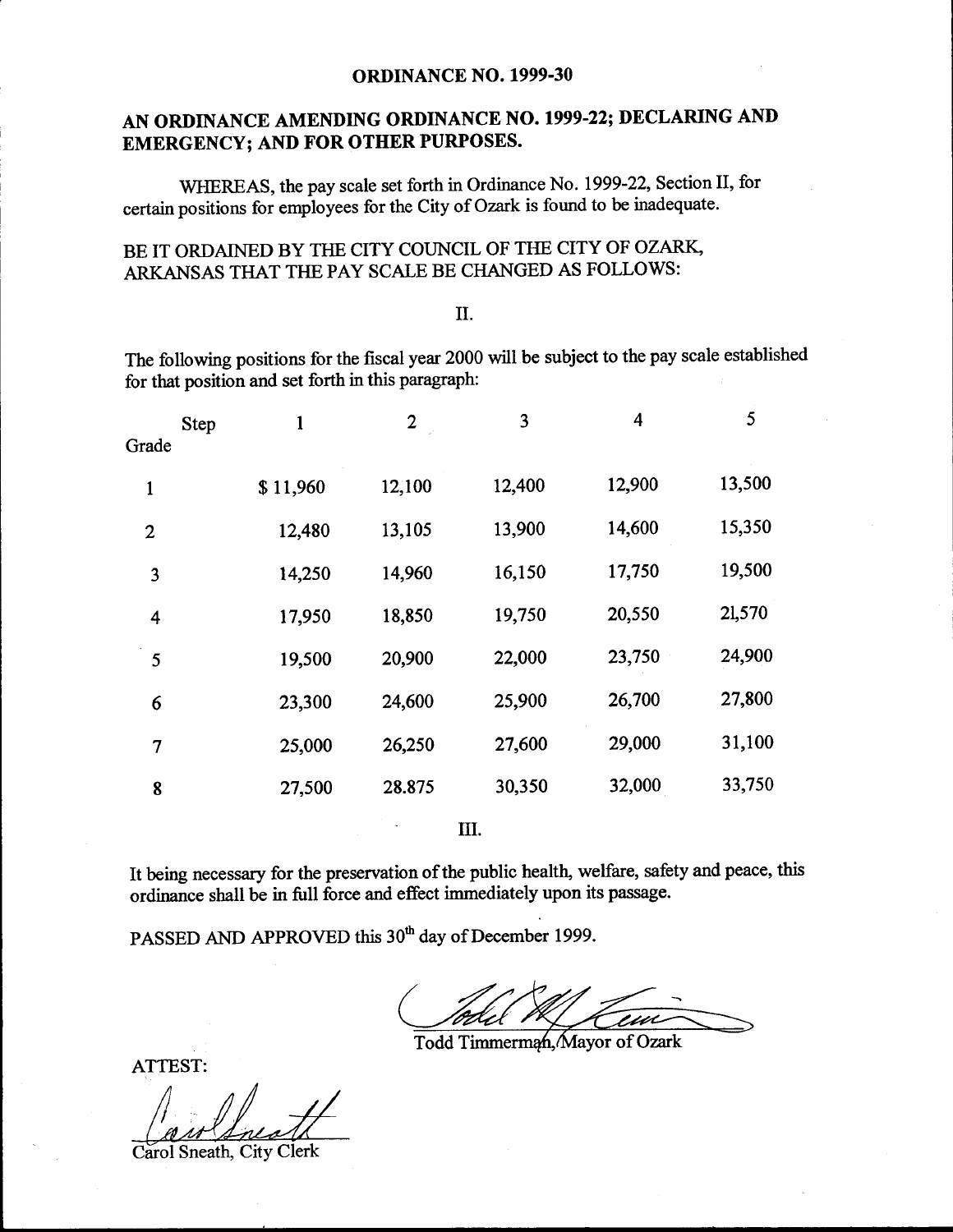City of Ozark Employee Positions and Scale Street Dept., Gen. Construction, Randall Hice, Grade 4, Step <sup>1</sup> Archie Davis, Grade 4, Step <sup>1</sup> Street Dept., Gen. Labor, Robert Via, Grade 3, Step 5 Randy Beneux, Grade 3, Step 5  $<$  vacant  $>$ Street Dept., Mechanic, Lonnie Knight, Grade 5, Step 5 Water Dept., Water Plant Oper. Kelly Oliver, Grade 5, Step <sup>1</sup> Water Dept., Wastewater Plant Oper., Tom Owens, Grade 5, Step 5 Water Dept., Water/Wastewater Plant Super., Cecil Zolliecoffer, Grade 7, Step 2 Water Dept., Water Maint. I, Andy Murphy, Grade 4, Step 5 Water Dept., Water Maint. II, Donald Tucker, Grade 5, Step 4 Leroy Campbell, Grade 5, Step 4 Water Dept., Water Maint. I,II, or III  $<$  vacant  $>$ Water Dept., Billing Clerk, Delana Thornton, Grade 2, Step 3 Water Dept., Office Manager, Freddie Ree, Grade 5, Step 5 Police Dept., Sergeant, Curtis Stacy, Grade 5, Step 5 Police Dept., CID, Ron Mantooth, Grade 5, Step 4 Police Dept., Senior Patrol., Mark Ross, Grade 4, Step 5 Police Dept., PFC, Joseph Hopper, Grade 4, Step 5 David Kendrick, Grade 4, Step 3 Police Dept., Prob. Patrol., Justin Phillips, Grade 4, Step 2 Police Dept., Office Mgr., Brenda Atkinson, Grade 3, Step 3 ? breaks 3,  $\frac{1}{2}$ Police Dept., Records Clerk, Kaitlyn Donnelly, Grade 2, Step 4 Building Insp., Code Enforcement, Jerry Lingo, Grade 3, Step 5 City Hall, Office Asst., Carol Triplett, Grade 2, Step <sup>4</sup>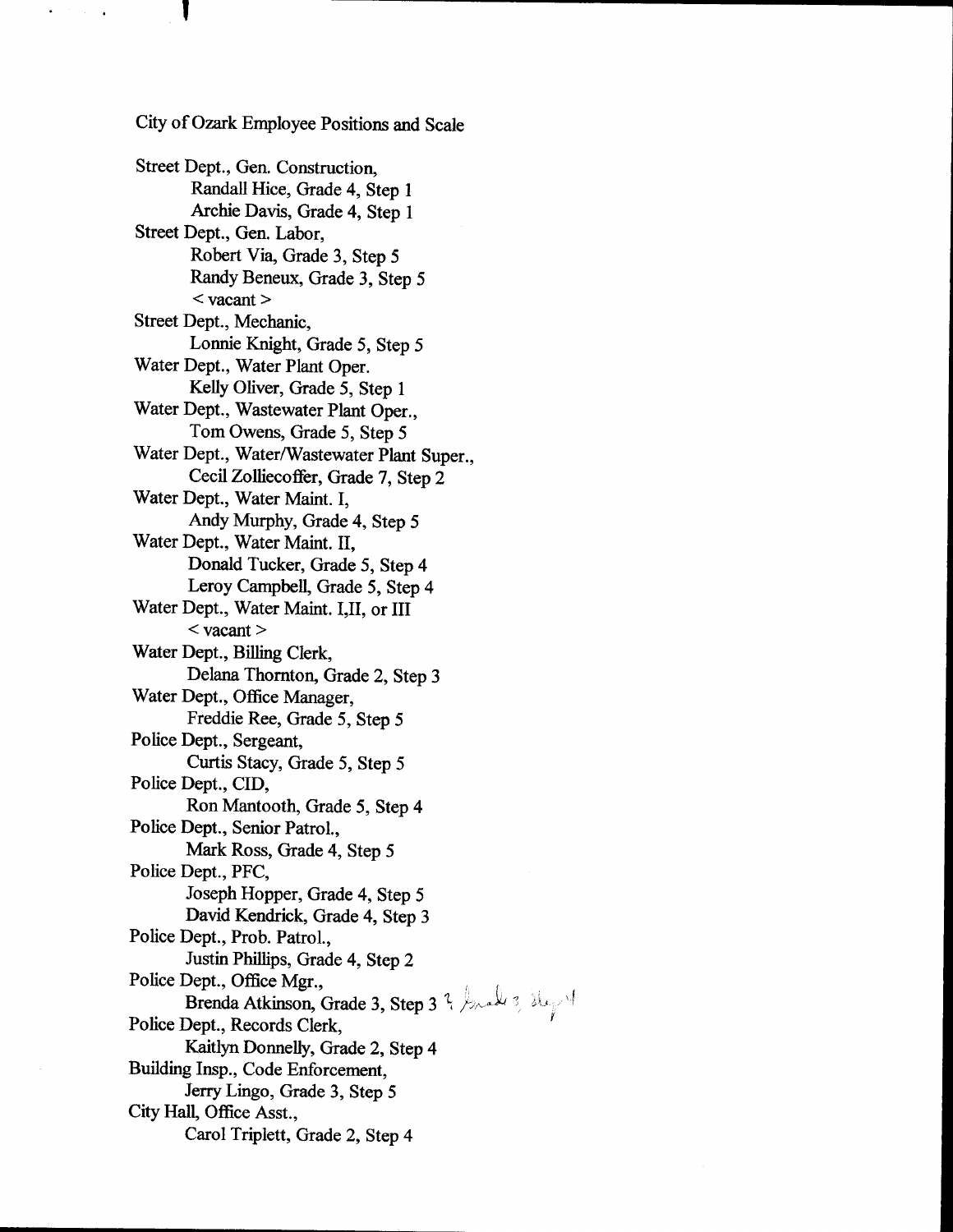| Donnie Anderson             | 25,000 |
|-----------------------------|--------|
| Brenda Atkinson             | 16,824 |
| <b>Randy Beneux</b>         | 18,343 |
| Todd Bevil                  | 26,340 |
| Pat Brashear                | 10,044 |
| <b>Archie Davis</b>         | 17,669 |
| <b>Katlin Donnelly</b>      | 14,040 |
| Richard Henslee (Part Time) | 8,196  |
| <b>Randall Hice</b>         | 17,580 |
| Joseph Hopper               | 21,492 |
| David Kendrick              | 18,852 |
| Lonnie Knight               | 23,688 |
| Rebecca Krenzin             | 6,000  |
| Jerry Lingo                 | 19,440 |
| <b>Sherry Lowrey</b>        | 7,548  |
| Ronald Mantooth             | 22,776 |
| <b>Justin Phillips</b>      | 18,192 |
| Joseph Ramos                | 11,600 |
| <b>Mark Ross</b>            | 21,492 |
| Carol Sneath                | 22,368 |
| <b>Charles Stacy</b>        | 22,500 |
| <b>Curtis Stacy</b>         | 23,820 |
| <b>Todd Timmerman</b>       | 26,340 |
| Carol Triplett              | 14,556 |
| Robert Via                  | 18.430 |
| <b>Judy Wright</b>          | 13,000 |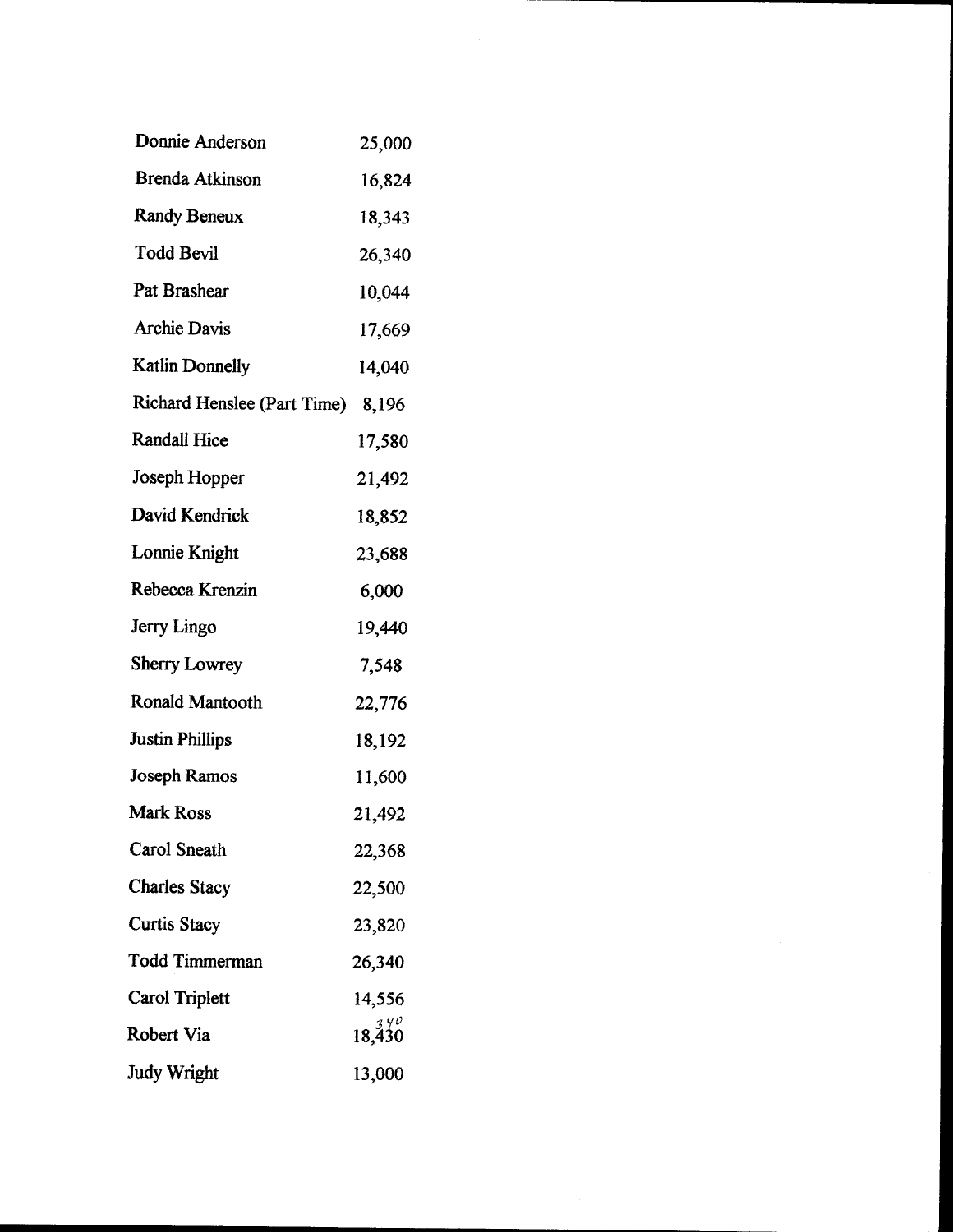City of Ozark Employee Positions and Scale

| Street Dept., Gen. Construction,                                                                                                                                          |       |  |
|---------------------------------------------------------------------------------------------------------------------------------------------------------------------------|-------|--|
|                                                                                                                                                                           |       |  |
| Robert Via, Grade 4, Step 2 18, 860,                                                                                                                                      |       |  |
| Street Dept., Gen. Labor,                                                                                                                                                 |       |  |
| Randy Beneux, Grade 3, Step 5 $\frac{19}{500}$ ,                                                                                                                          |       |  |
| $<$ vacant $>$                                                                                                                                                            |       |  |
| $\langle$ vacant $\rangle$                                                                                                                                                |       |  |
| Street Dept., Mechanic,                                                                                                                                                   | 0.03  |  |
| Lonnie Knight, Grade 5, Step 4 $\frac{33}{150}$ ,                                                                                                                         |       |  |
| Water Dept., Water Plant Oper.                                                                                                                                            |       |  |
| Cecil Zolliecoffer, Grade 5, Step 4 $\frac{33}{160}$ .                                                                                                                    |       |  |
| Water Dept., Wastewater Plant Oper.,                                                                                                                                      |       |  |
| Tom Owens, Grade 5, Step 4 $3, 750$ ,                                                                                                                                     |       |  |
| Water Dept., Water/Wastewater Plant Super.,                                                                                                                               |       |  |
| $<$ vacant $>$                                                                                                                                                            |       |  |
| Water Dept., Water Maint. I,                                                                                                                                              |       |  |
| Andy Murphy, Grade 4, Step 5 $\frac{\partial}{\partial \rho}$ 5 70.                                                                                                       |       |  |
| Water Dept., Water Maint. II,                                                                                                                                             |       |  |
| Donald Tucker, Grade 5, Step 4 $23,950$ .                                                                                                                                 |       |  |
| Leroy Campbell, Grade 5, Step 4 $\frac{3}{2}$ , $\frac{7}{5}$ $\frac{7}{1}$<br>Kelly Oliver, Grade 5, Step 1 $\frac{19}{5}$ $\frac{79}{5}$                                |       |  |
|                                                                                                                                                                           |       |  |
| Water Dept., Billing Clerk,                                                                                                                                               |       |  |
| Delana Thornton, Grade 2, Step 3 $\frac{13}{12}$ , 900,                                                                                                                   |       |  |
| Water Dept., Office Manager,                                                                                                                                              |       |  |
| Freddie Ree, Grade 5, Step 5 24, 900.                                                                                                                                     |       |  |
| Police Dept., Sergeant,                                                                                                                                                   |       |  |
| Curtis Stacy, Grade 5, Step 5 $\frac{\partial \psi}{\partial \rho}$ 900.                                                                                                  |       |  |
| Police Dept., CID,                                                                                                                                                        |       |  |
| Ron Mantooth, Grade 5, Step 4 $\frac{33}{150}$ ,                                                                                                                          |       |  |
| Police Dept., Senior Patrol.,<br>Mark Ross, Grade 4, Step 5 $\frac{\partial L}{\partial n}$ $\frac{\partial L}{\partial n}$ $\frac{1}{\partial n}$ $\frac{1}{\partial n}$ |       |  |
|                                                                                                                                                                           |       |  |
| Police Dept., PFC,                                                                                                                                                        | 0.04  |  |
| Joseph Hopper, Grade 4, Step 5 $\frac{\partial L}{\partial \rho}$ 6.000                                                                                                   | $h_1$ |  |
|                                                                                                                                                                           |       |  |
| Police Dept., Prob. Patrol.,                                                                                                                                              | 3.1   |  |
| Justin Phillips, Grade 4, Step 2 18, $850$ ,                                                                                                                              |       |  |
| Police Dept., Office Mgr.,                                                                                                                                                | 6.6   |  |
| Brenda Atkinson, Grade 3, Step 4 17, 750,                                                                                                                                 |       |  |
| Police Dept., Records Clerk,                                                                                                                                              | N, 0  |  |
| Kaitlyn Donnelly, Grade 2, Step 4 $\frac{14}{14}$ , $\frac{14}{00}$ ,                                                                                                     |       |  |
| Building Insp., Code Enforcement,                                                                                                                                         | 0.04  |  |
| Jerry Lingo, Grade 3, Step 5 19, 500,                                                                                                                                     |       |  |
| Carol Triplett, Grade 2, Step 4 $\frac{1}{4}$ /4, $\frac{1}{4}$ 00,<br>City Hall, Office Asst.,                                                                           | 0.04  |  |
|                                                                                                                                                                           |       |  |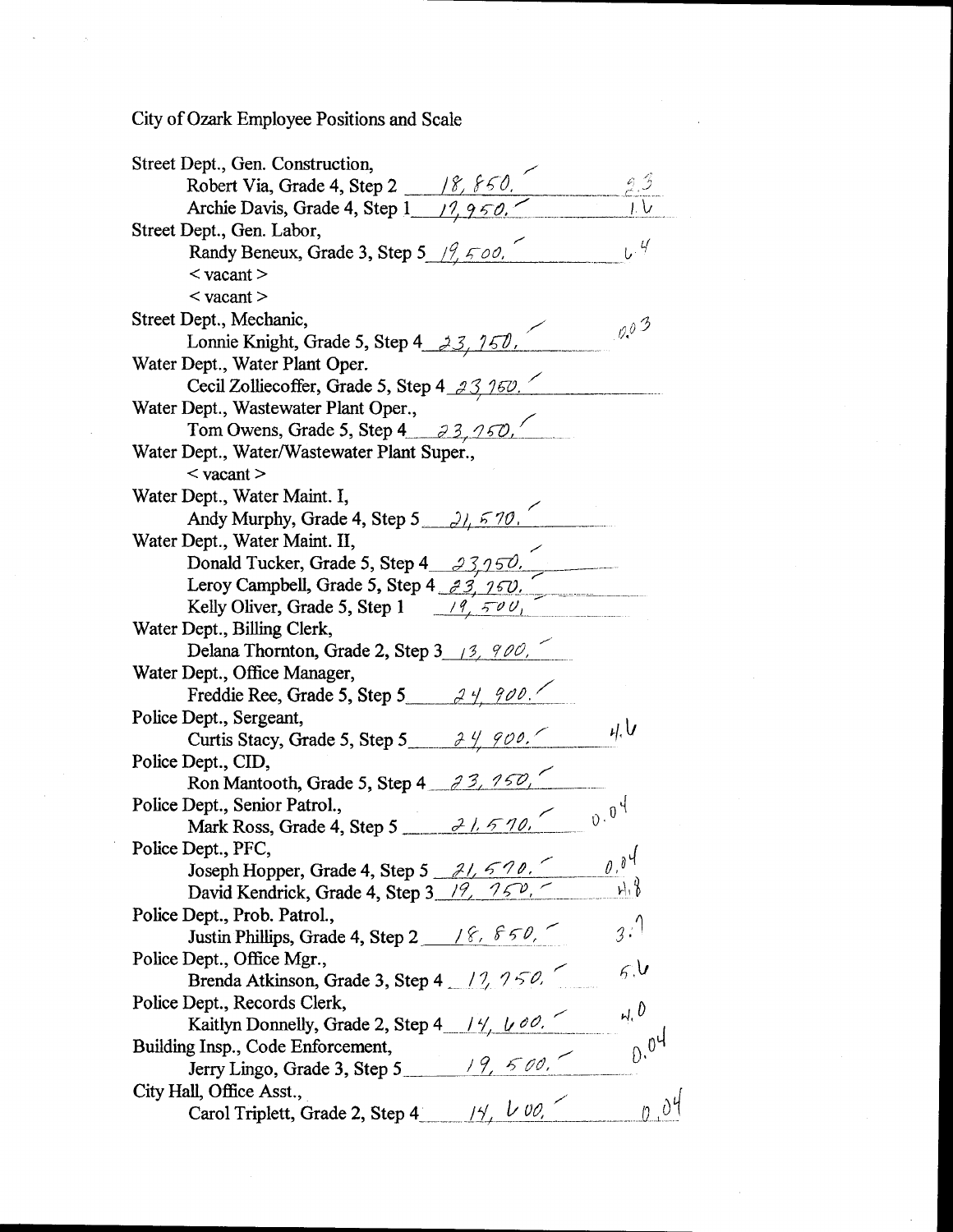Sanitation, General Labor

| ion, General Lador                |                     |  |
|-----------------------------------|---------------------|--|
| Grant Sturdivant, Grade 3, Step 4 | 17.250              |  |
| Glenn Whitson, Grade 3, Step 4    | 19. ISU             |  |
| Chris Harden, Grade 3, Step 3     | 150<br>$\mathbf{b}$ |  |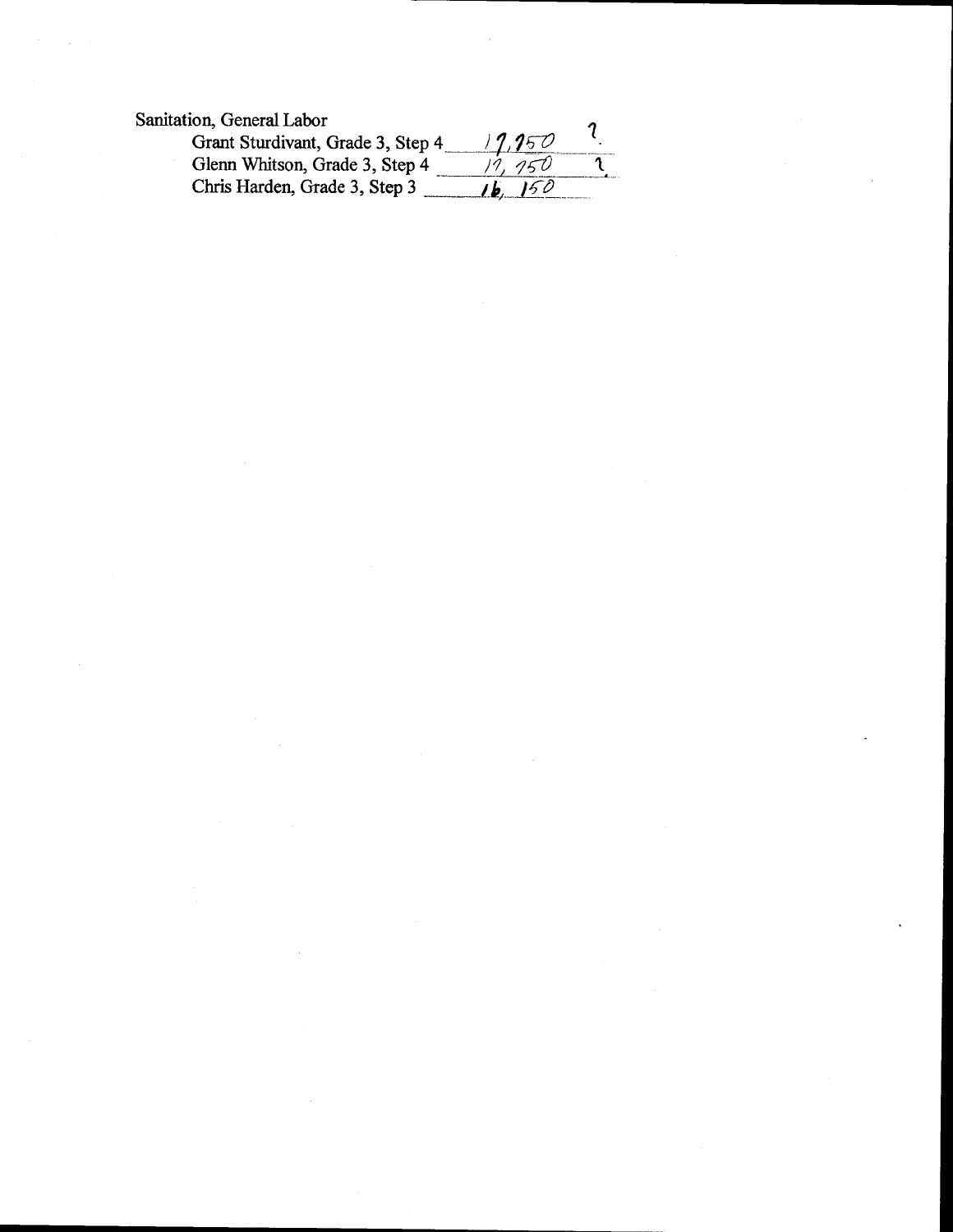### CITY OF OZARK SALARY SCHEDULE AND SCALE 2000

|                  | Step          | 1            | $\overline{2}$ | 3      | $\overline{\mathbf{4}}$ | 5 <sub>5</sub> |
|------------------|---------------|--------------|----------------|--------|-------------------------|----------------|
| Grade            |               |              |                |        |                         |                |
| 1                |               | 11,960<br>\$ | 12,100         | 12,400 | 12,900                  | 13,500         |
|                  | CAROL, DELANA | 12,480       | 13,105         | 13,900 | 14,600                  | 15,350         |
| 3                |               | 14,250       | 14,960         | 15,750 | 17,300                  | 18,750         |
| $\boldsymbol{4}$ |               | 17,750       | 18,650         | 19,580 | 20,550                  | 21,570         |
| 5                |               | 19,500       | 20,475         | 21,500 | 23,075                  | 24,500         |
| 6                |               | 23,100       | 24,300         | 25,460 | 26,500                  | 27,800         |
| 7                |               | 25,000       | 26,250         | 27,600 | 29,000                  | 31,100         |
| 8                |               | 27,500       | 28,875         | 30,350 | 32,000                  | 33,750         |

 $N_{\text{ev}}$  1 - evaluations  $d\nu$  $Nov$   $IS = 54ep$ 

JAV I   
\n
$$
\rightarrow
$$
 nearest  
\n $\sim$  lower  
\n $\sim$  lower  
\n $\sim$  lower  
\n $\sim$  lower  
\n $\sim$  lower  
\n $\sim$  lower  
\n $\sim$  lower  
\n $\sim$  lower  
\n $\sim$  lower  
\n $\sim$  lower  
\n $\sim$  lower  
\n $\sim$  lower  
\n $\sim$  lower  
\n $\sim$  lower  
\n $\sim$  lower  
\n $\sim$  lower  
\n $\sim$  lower  
\n $\sim$  lower  
\n $\sim$  lower  
\n $\sim$  lower  
\n $\sim$  lower  
\n $\sim$  lower  
\n $\sim$  lower  
\n $\sim$  lower  
\n $\sim$  lower  
\n $\sim$  lower  
\n $\sim$  lower  
\n $\sim$  lower  
\n $\sim$  lower  
\n $\sim$  lower  
\n $\sim$  lower  
\n $\sim$  lower  
\n $\sim$  lower  
\n $\sim$  lower  
\n $\sim$  lower  
\n $\sim$  lower  
\n $\sim$  lower  
\n $\sim$  lower  
\n $\sim$  lower  
\n $\sim$  lower  
\n $\sim$  lower  
\n $\sim$  lower  
\n $\sim$  lower  
\n $\sim$  lower  
\n $\sim$  lower  
\n $\sim$  lower  
\n $\sim$  lower  
\n $\sim$  lower  
\n $\sim$  lower  
\n $\sim$  lower  
\n $\sim$  lower  
\n $\sim$  lower  
\n $\sim$  lower  
\n $$ 

061w-: k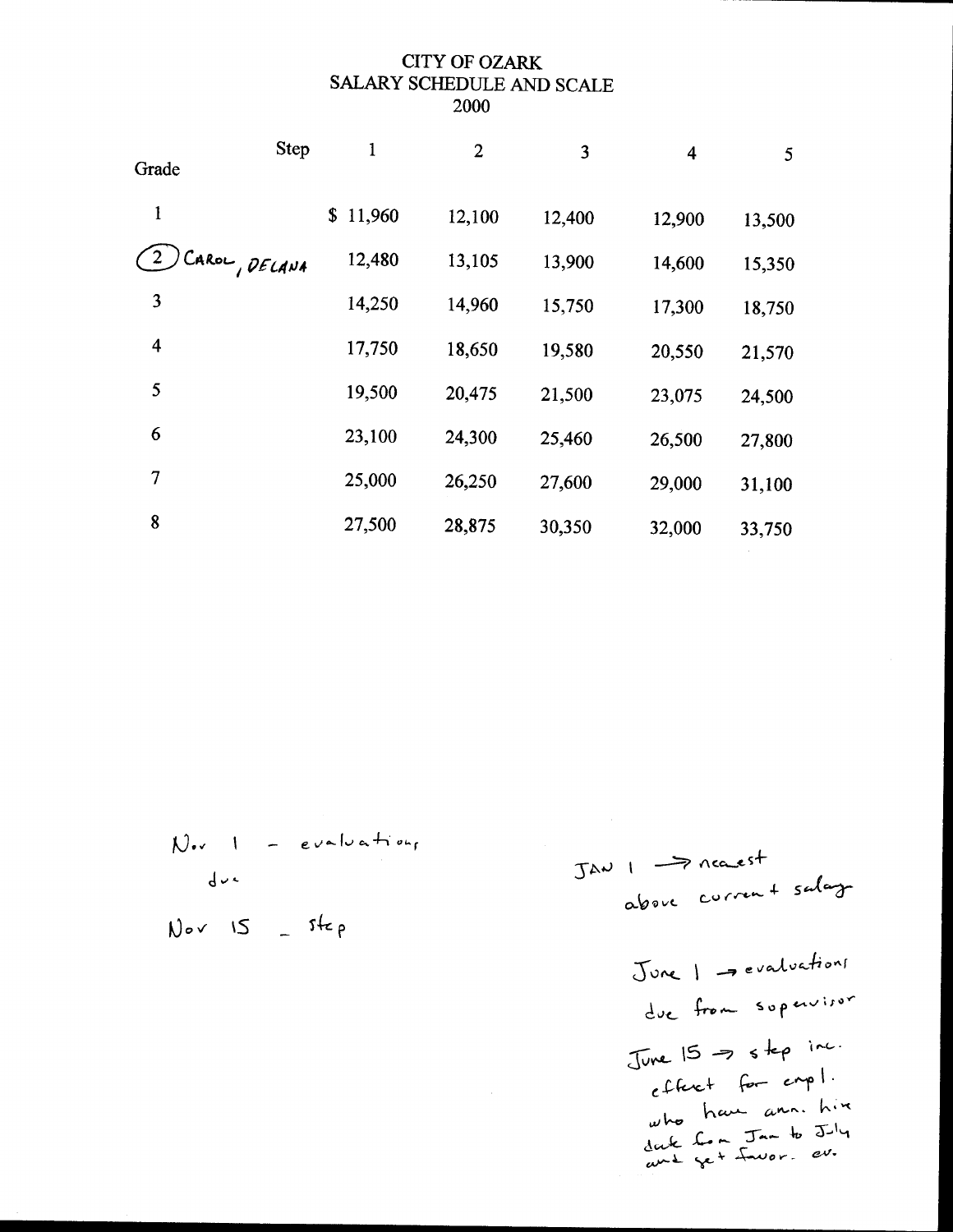#### **ORDINANCE NO. 1999-30**

## AN ORDINANCE AMENDING ORDINANCE NO. 1999-22; DECLARING AND EMERGENCY; AND FOR OTHER PURPOSES.

WHEREAS, the pay scale set forth in Ordinance No. 1999-22, Section II, for certain positions for employees for the City of Ozark is found to be inadequate.

#### BE IT ORDAINED BY THE CITY COUNCIL OF THE CITY OF OZARK, ARKANSAS THAT THE PAY SCALE BE CHANGED AS FOLLOWS:

### II.

The following positions for the fiscal year 2000 will be subject to the pay scale established for that position and set forth in this paragraph:

| <b>Step</b><br>Grade | 1        | $\overline{2}$ | 3      | $\overline{\mathbf{4}}$ | 5      |
|----------------------|----------|----------------|--------|-------------------------|--------|
| 1                    | \$11,960 | 12,100         | 12,400 | 12,900                  | 13,500 |
| 2                    | 12,480   | 13,105         | 13,900 | 14,600                  | 15,350 |
| 3                    | 14,250   | 14,960         | 16,150 | 17,750                  | 19,500 |
| 4                    | 17,950   | 18,850         | 19,750 | 20,550                  | 21,570 |
| 5                    | 19,500   | 20,900         | 22,000 | 23,750                  | 24,900 |
| 6                    | 23,300   | 24,600         | 25,900 | 26,700                  | 27,800 |
| 7                    | 25,000   | 26,250         | 27,600 | 29,000                  | 31,100 |
| 8                    | 27,500   | 28.875         | 30,350 | 32,000                  | 33,750 |
|                      |          |                |        |                         |        |

III.

It being necessary for the preservation of the public health, welfare, safety and peace, this ordinance shall be in full force and effect immediately upon its passage.

PASSED AND APPROVED this 30<sup>th</sup> day of December 1999.

 $\overline{a}$ 

Todd Timmerman. Mayor of Ozark

ATTEST:

f

Carol Sneath, City Clerk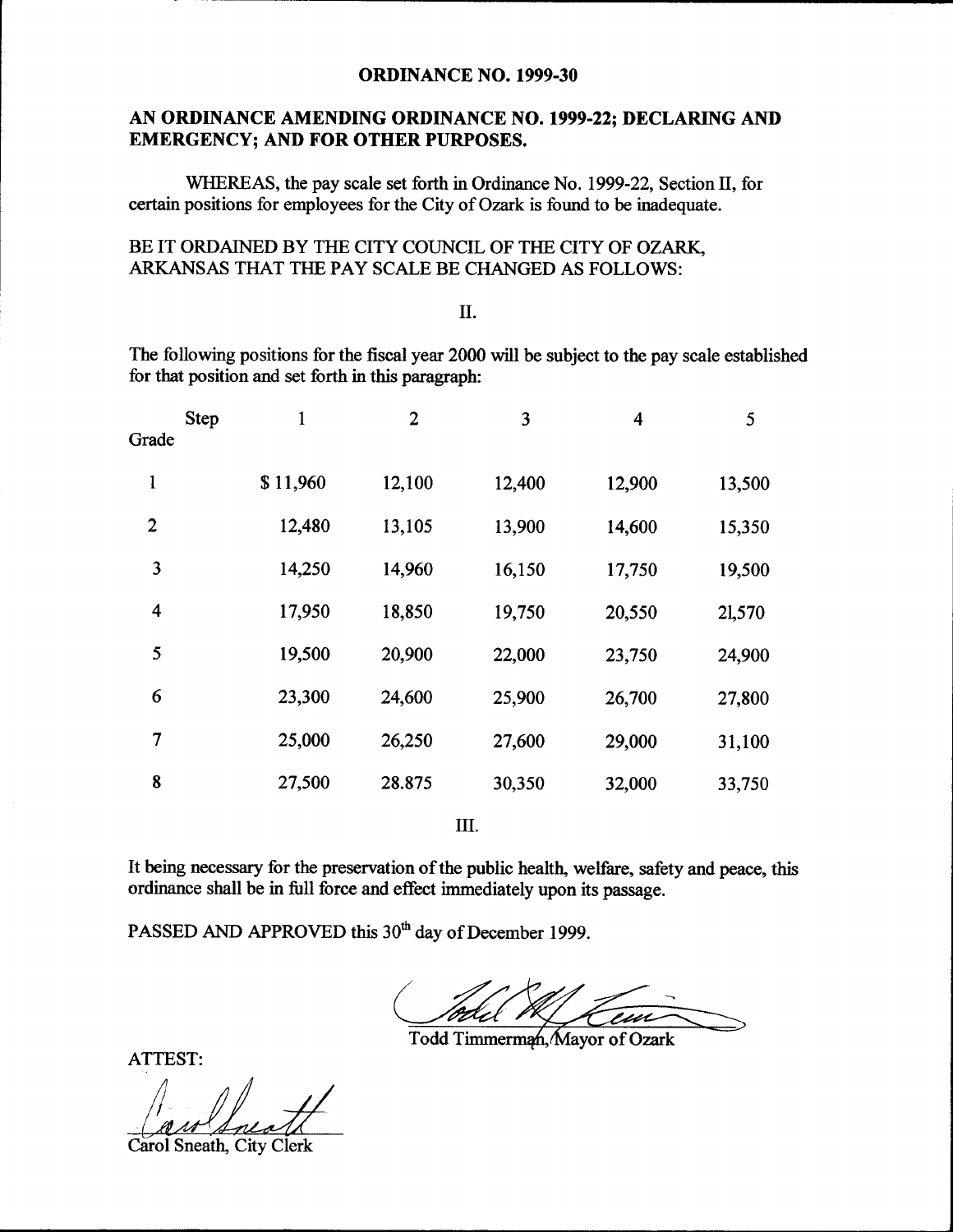#### **ORDINANCE NO. 1999-30**

## AN ORDINANCE AMENDING ORDINANCE NO. 1999-22; DECLARING AND EMERGENCY; AND FOR OTHER PURPOSES.

WHEREAS, the pay scale set forth in Ordinance No. 1999-22, Section II, for certain positions for employees for the City of Ozark is found to be inadequate.

## BE IT ORDAINED BY THE CITY COUNCIL OF THE CITY OF OZARK, ARKANSAS THAT THE PAY SCALE BE CHANGED AS FOLLOWS:

#### II.

The following positions for the fiscal year 2000 will be subject to the pay scale established for that position and set forth in this paragraph:

| Grade        | Step |          | $\overline{2}$ | 3         | 4      | 5      |
|--------------|------|----------|----------------|-----------|--------|--------|
| 1            |      | \$11,960 | 12,100         | 12,400    | 12,900 | 13,500 |
| $\mathbf{2}$ |      | 12,480   | 13,105         | 13,900    | 14,600 | 15,350 |
| 3            |      | 14,250   | 14,960         | 16,150    | 17,750 | 19,500 |
| 4            |      | 17,950   | 18,850         | 19,750    | 20,550 | 21,570 |
| 5            |      | 19,500   | 20,900         | $-22,000$ | 23,750 | 24,900 |
| 6            |      | 23,300   | 24,600         | 25,900    | 26,700 | 27,800 |
| 7            |      | 25,000   | 26,250         | 27,600    | 29,000 | 31,100 |
| 8            |      | 27,500   | 28.875         | 30,350    | 32,000 | 33,750 |
|              |      |          |                |           |        |        |

III.

It being necessary for the preservation of the public health, welfare, safety and peace, this ordinance shall be in full force and effect immediately upon its passage.

PASSED AND APPROVED this 30<sup>th</sup> day of December 1999.

<sup>-1</sup>

Todd Timmerman, Mayor of Ozark

ATTEST:

J

Carol Sneath, City Clerk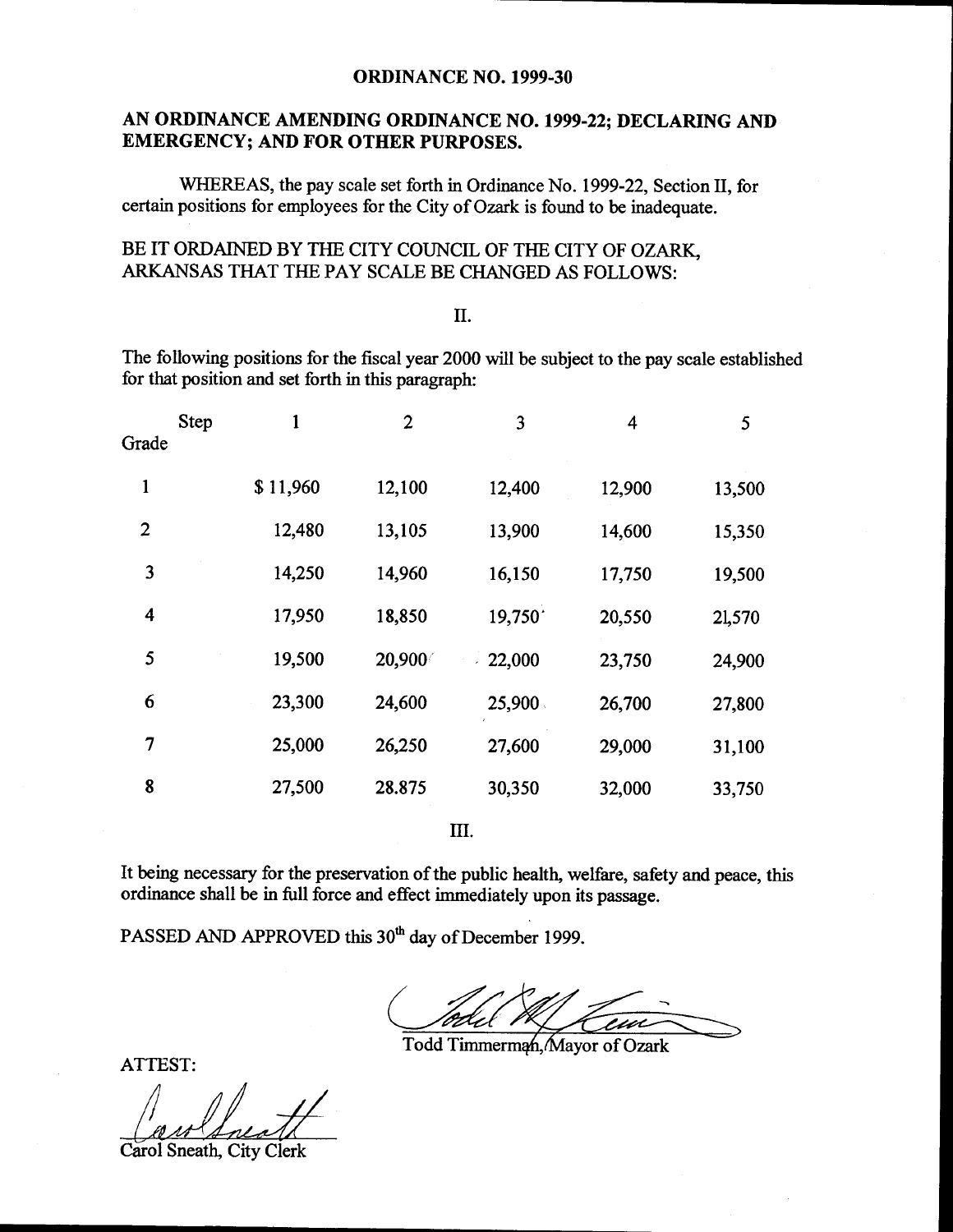## **CITY OF OZARK POSITION BY POSITION**

## **PUBLIC WORKS**

# **POLICE DEPARTMENT**

| <b>Ross</b>                                                                                                                     |
|---------------------------------------------------------------------------------------------------------------------------------|
| Kendrick                                                                                                                        |
| Bevil                                                                                                                           |
| Hopper, Phillips                                                                                                                |
| Beavers, Box                                                                                                                    |
| Atkinson                                                                                                                        |
|                                                                                                                                 |
|                                                                                                                                 |
| GRADE 7-8<br>GRADE 5-6<br><b>GRADE 5-6</b><br><b>GRADE 5</b><br><b>GRADE 5</b><br>GRADE 3-4<br>\$7.00/ hr max 30 hours per week |

#### **ADMINISTRATION**

**ASST. CITY CLERK** 

**GRADE 3-4** Triplett

**SENIOR CITIZENS** 

**BUS DRIVER** 

 $\hat{\boldsymbol{\epsilon}}$ 

**GRADE 1-2 WRIGHT** 

## SANITATION

| MANAGER | Grade 6-7 | BALL                   |
|---------|-----------|------------------------|
| WORKER  | Grade 3-4 | English, Myers, vacant |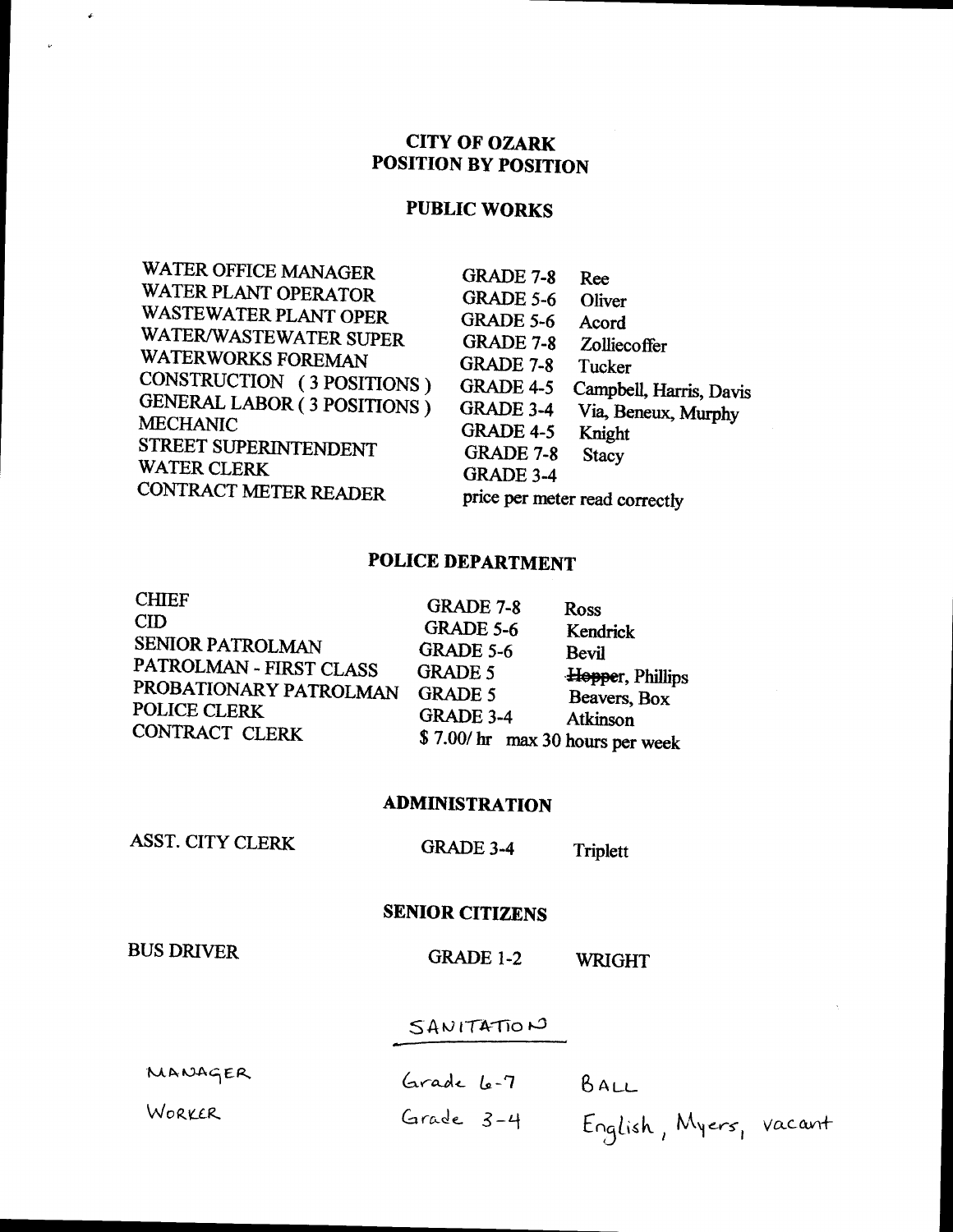## CITY OF OZARK SALARY SCHEDULE AND SCALE 2001

REVISED

W

|                  | <b>Step</b> | 1        | $\mathbf{2}$ | 3      | 4      | 5      |
|------------------|-------------|----------|--------------|--------|--------|--------|
| Grade            |             |          |              |        |        |        |
| $\mathbf{1}$     |             | \$11,960 | 12,100       | 12,400 | 12,900 | 13,500 |
| $\boldsymbol{2}$ |             | 12,480   | 13,105       | 13,900 | 14,600 | 15,350 |
| 3                |             | 14,250   | 14,960       | 15,500 | 17,000 | 18,300 |
| 4                |             | 15,900   | 17,300       | 18,700 | 20,400 | 21,570 |
| 5                |             | 18,900   | 20,250       | 21,500 | 23,750 | 24,900 |
| 6                |             | 23,300   | 24,600       | 25,900 | 26,700 | 27,800 |
| 7                |             | 25,000   | 26,250       | 27,600 | 29,000 | 31,100 |
| 8                |             | 27,500   | 28,875       | 30,350 | 32,000 | 33,750 |